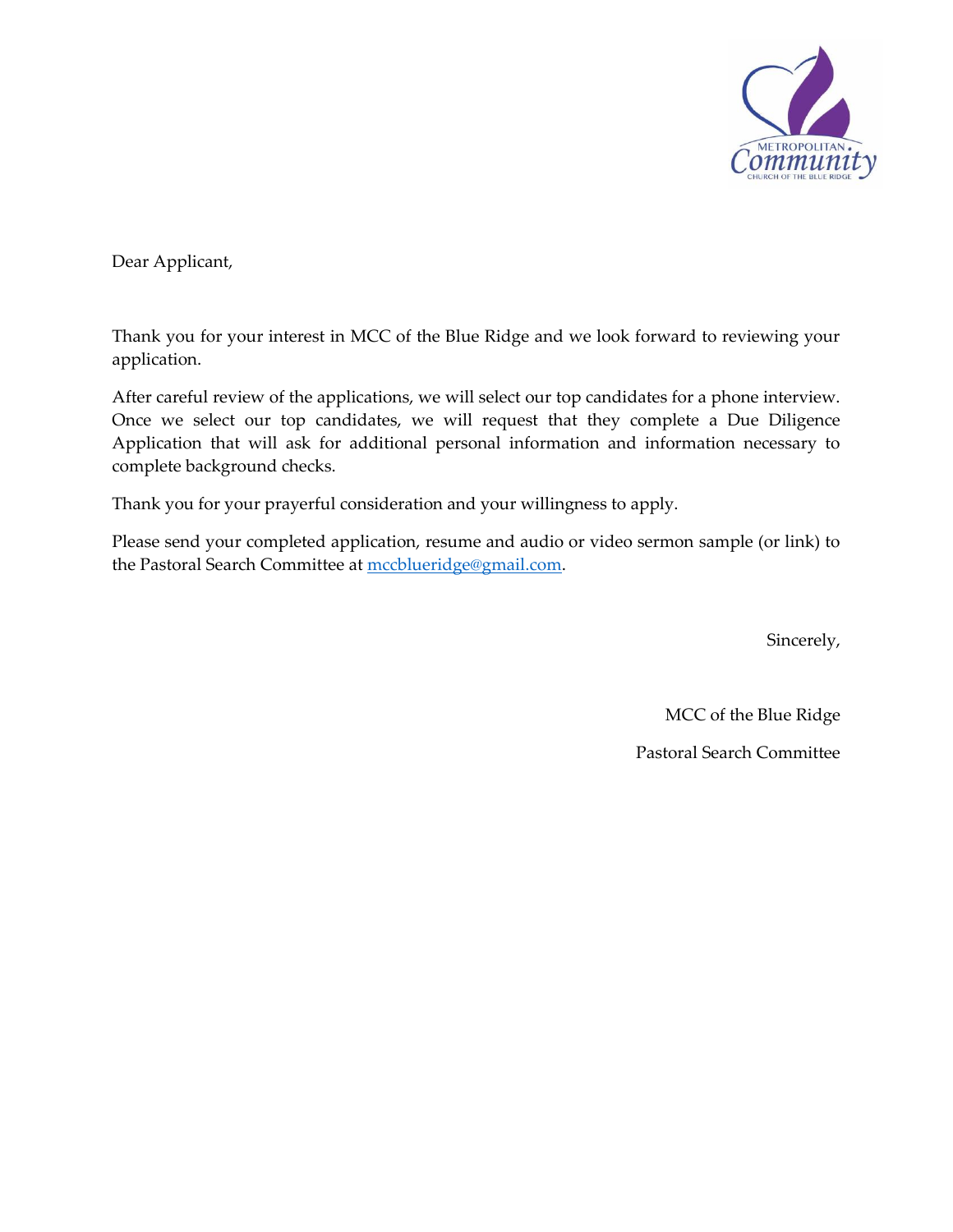

# **MCC of the Blue Ridge, Roanoke, VA**

# **Application for Part-Time Settled Pastor**

### **1. Submit a Professional Resume**

Include education, employment history, personal and professional references including contact information (at least 2 of each) and other information as you wish to share. Include a list of all MCC congregations you have been a member of or served in.

## **2. Submit a Sample of Preaching**

Include an audio or video file (or link) that will give an example of your preaching. If you would like to send other links of leading worship, please feel free to add those.

#### **3. Personal Information**

| Name:                 |                    |  |
|-----------------------|--------------------|--|
| <b>Home Address:</b>  |                    |  |
| <b>Home Phone:</b>    | <b>Cell Phone:</b> |  |
| <b>Email Address:</b> |                    |  |

#### **What unique gifts do you bring to this position?**

**Date of Availability: US Citizen? Yes** No **If no, legally authorized to work in US? UFMCC Ordained? Yes No**

**Questions** (Based in part on the book, *Pastoral Search Journey* by John Vonhof)

Feel free to attach additional pages as needed.

## **a. Describe your thoughts and experience with regard to ministry**

**1. The areas of ministry I find most challenging are:**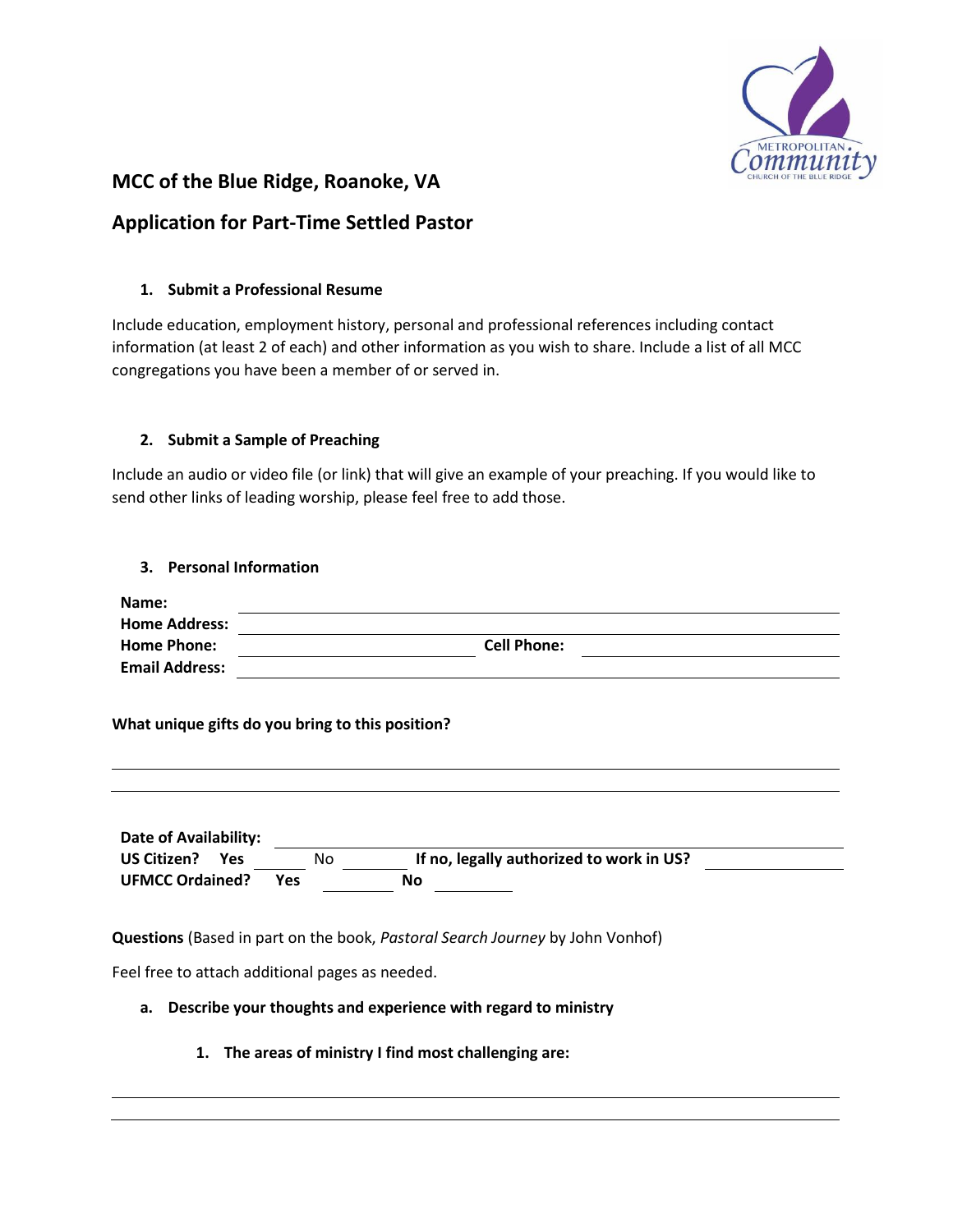

- **2. The areas of ministry I find most satisfying are:**
- **3. The areas in which I most need to grow are:**
- **4. Why are you open to a new call at this time?**

- **b. Describe your thoughts and experience in leadership**
	- **1. My style of leadership is:**
	- **2. I expect my relationship to the Board will be:**
	- **3. I expect my relationship to the Congregation will be:**
	- **4. I expect my relationship to staff and ministry team leaders will be:**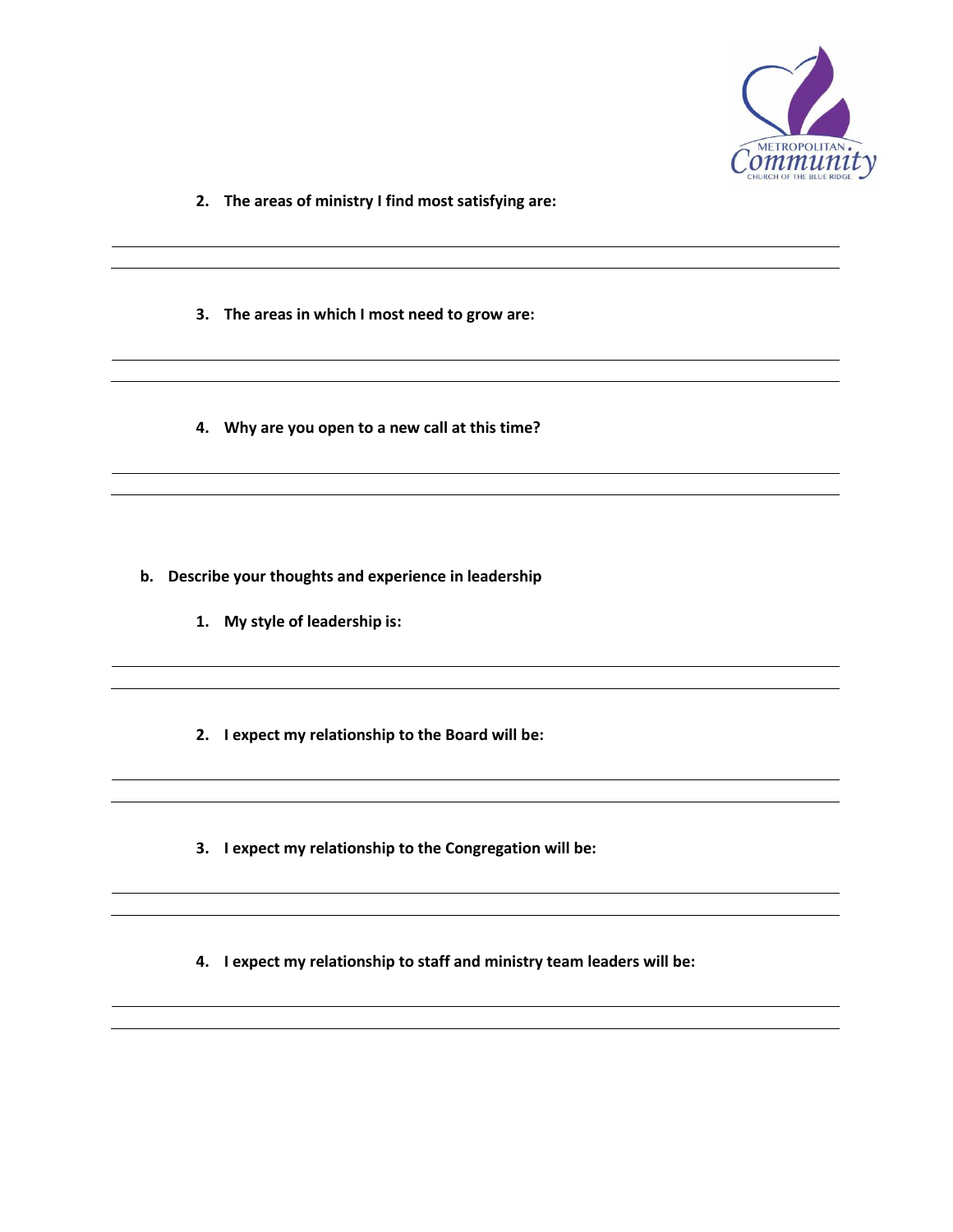

- **5. Developing and nurturing a vision means:**
- **6. Involving others in Lay Ministry means:**
- **7. I mentor others by:**
- **8. I foster commitment and accountability by:**
- **c. Describe your thoughts about and experience with administrative duties:**
	- **1. I think administration of the church's business is:**
	- **2. The Board and Ministry Teams assist in the church's administration by:**
- **d. Describe your thoughts about worship:**
	- **1. The worship style I prefer is:**
	- **2. My preaching style is:**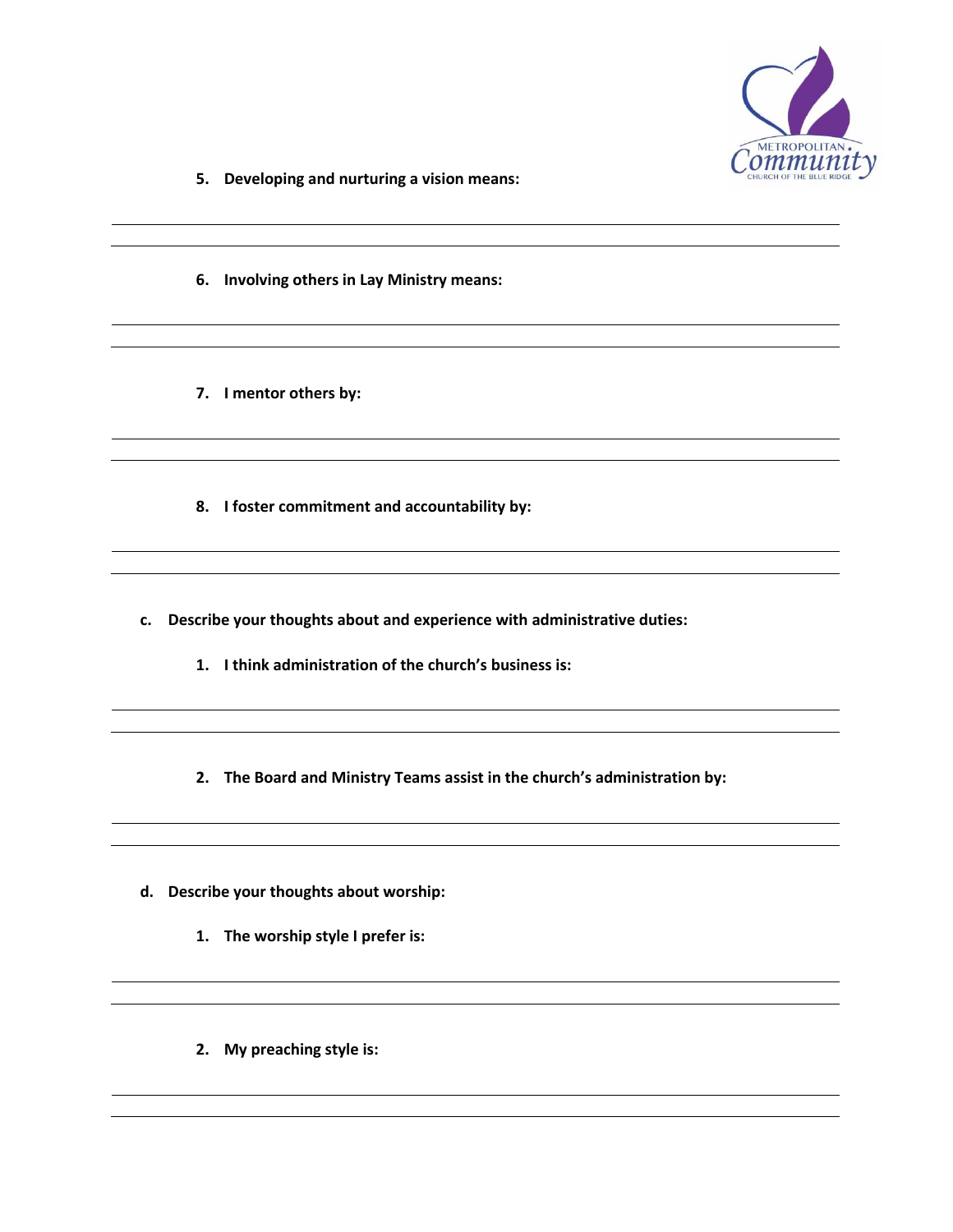

- **3. Lay participation in worship should include:**
- **e. Describe your thoughts and experience with Spiritual Education:**
	- **1. Good children's and youth ministry includes:**
	- **2. Good adult education includes:**
- **f. Describe your thoughts about discipleship:**
	- **1. I think good discipleship means:**
	- **2. Discipleship training and involvement includes:**
- **g. Describe your thoughts and experience with doing justice ministry:**
	- **1. Doing good justice ministry means:**
	- **2. I think being involved in justice ministry is:**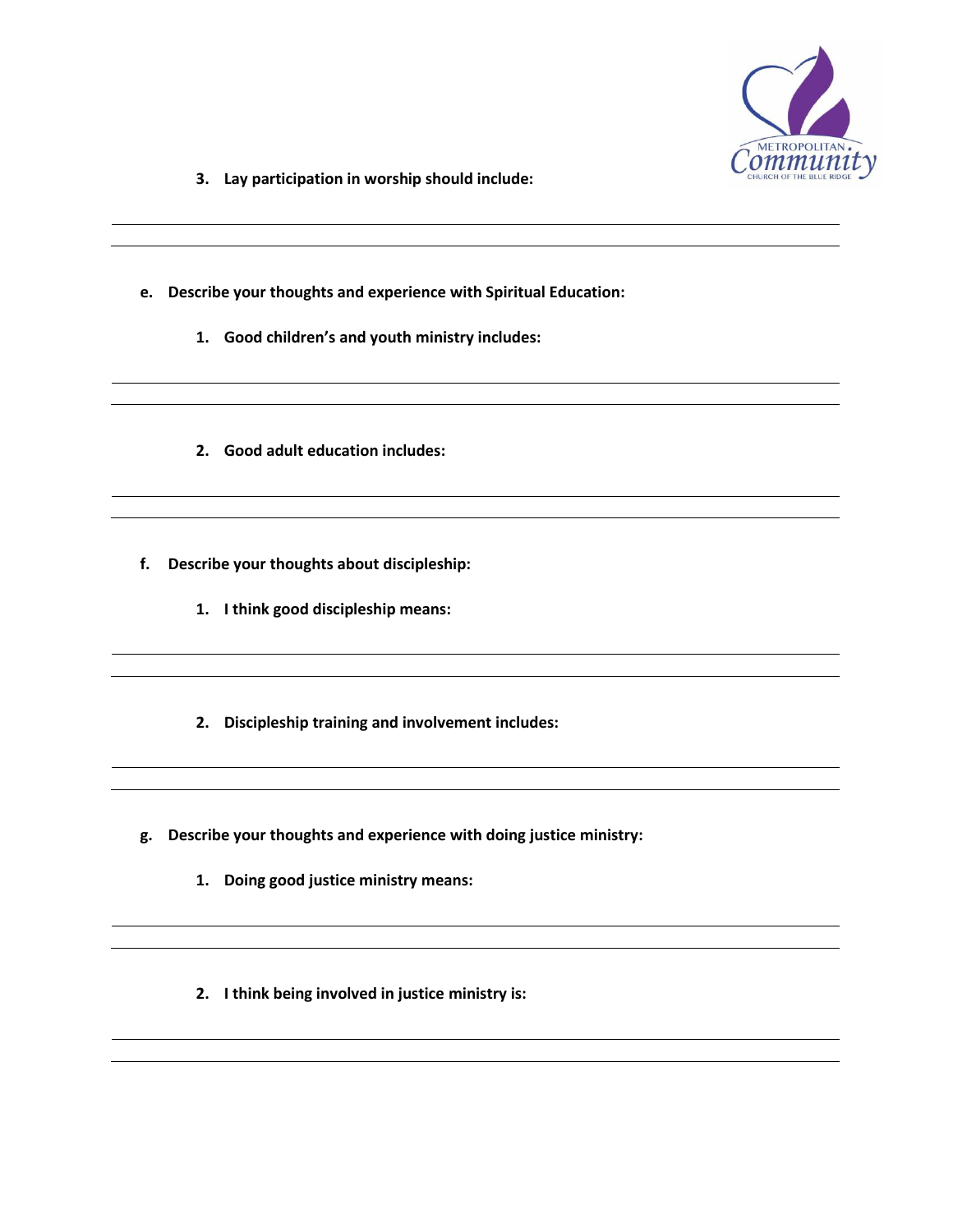

- **h. Describe your thoughts about fellowship:**
	- **1. Good church fellowship is:**
	- **2. Caring for one another means:**
	- **3. Hospital/home visits:**
- **i. Attach a brief statement of faith.**